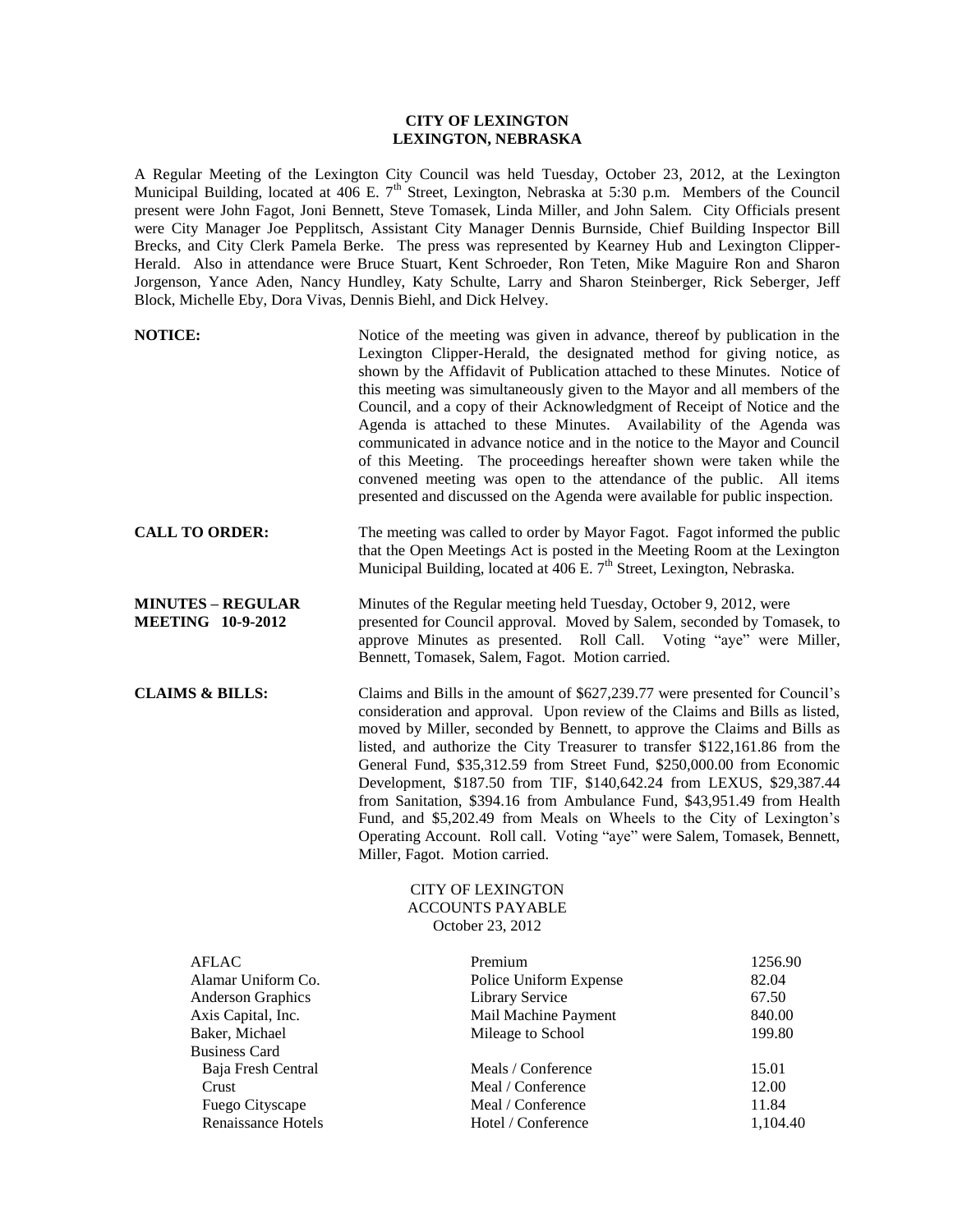| Steve's Greenhouse Grill                | Meals / Conference                    | 23.34      |
|-----------------------------------------|---------------------------------------|------------|
| SuperShuttle                            | Transportation / Conference           | 13.00      |
| Thai Basil Downtown                     | Meal / Conference                     | 12.88      |
| McDonald's                              | Meals / Tire Collection               | 32.20      |
| Capstone Press, Inc.                    | <b>Library Books</b>                  | 74.97      |
| Card Center/Orscheln                    | ST / WWTP Supplies                    | 563.68     |
| Cash-Wa Distributing                    | Food / Supplies                       | 431.18     |
| Center Point Large Print                | <b>Library Books</b>                  | 85.08      |
| Central Fire & Safety, Inc.             | GGC Service                           | 222.50     |
| Central Garage Fund                     | Service / Repair                      | 3,051.85   |
| Cetak, Kory                             | <b>Electric Rebate</b>                | 1,225.00   |
| <b>CLIA Laboratory Program</b>          | Ambulance Certificate Fee             | 150.00     |
| Contreras, Antonio                      | <b>Electric Rebate</b>                | 925.00     |
| Coryell, Virginia                       | <b>Electric Rebate</b>                | 125.00     |
| Cummins Central Power, LLC              | <b>WWTP</b> Repair                    | 370.16     |
| Dan's Sanitation, Inc.                  | <b>Sanitation Fees</b>                | 1,777.62   |
| Data-Pak Mailing Systems                | Postage / Software Maint Agreement    | 1,995.00   |
| Dawson County Court                     | <b>Court Fees</b>                     | 17.00      |
| Diamond Vogel Paint                     | <b>ST</b> Paint                       | 1,730.52   |
| <b>Eakes Office Plus</b>                | <b>Library Supplies</b>               | 234.69     |
| Electric Fixture & Supply               | Library / DCOC / DTR Supplies         | 207.58     |
| <b>Exchange Bank</b>                    | <b>Copier Payments</b>                | 1,195.44   |
| Fairbanks International, Inc.           | <b>WWTP</b> / Central Garage Supplies | 189.03     |
| Fastenal                                | WWTP / ST Supplies                    | 271.59     |
| Gale Group, The                         | <b>Library Books</b>                  | 94.21      |
| Grainger                                | <b>WWTP Supplies</b>                  | 114.91     |
| Great Western Bank-Lib. Petty Cash      | Postage / Stamps / Supplies           | 115.11     |
| <b>Health Claims Fund</b>               | Claims                                | 39,006.07  |
| Holbein, Dahlas D.                      | Fire Dept Maint / Cleaning Service    | 1,000.00   |
| <b>Ingram Library Services</b>          | <b>Library Books</b>                  | 254.96     |
| Jim Phillips Const.                     | ST Repair / WR Tap                    | 1,827.00   |
| League of Nebraska Municipalities       | <b>Membership Dues</b>                | 100.00     |
| Lerner Publishing Group                 | <b>Library Books</b>                  | 352.09     |
| Lexington Newspapers, Inc.              | Publications                          | 266.26     |
| Lexington City Payroll Account          |                                       |            |
| Payroll                                 | Wages                                 | 113,695.92 |
| Social Security                         | Employer Portion / FICA Med           | 8,338.35   |
| Union Bank & Trust                      | <b>Employer Portion / Pension</b>     | 3,985.20   |
| Union Bank & Trust                      | <b>Police Pension</b>                 | 1,777.95   |
| <b>ICMA</b>                             | <b>City Manager Pension</b>           | 470.77     |
| Lif, Donald                             | Electric Rebate                       | 1,225.00   |
| Linda's Stitches & Creations            | ST / WR / PK Uniform Expense          | 2,252.00   |
| Mead Lumber & Rental-Lexington          | WWTP / ST / WR Supplies               | 163.59     |
| Menards - Kearney                       | <b>Library Supplies</b>               | 25.19      |
| Miller & Associates, Inc.               | WWTP Improvement PJ / Pro Service     | 11,082.50  |
| Mr. Automotive                          | Fire Dept Supplies                    | 23.02      |
| Nebraska Library Commission             | Library Subscription                  | 1,023.00   |
| Nebraska Municipal Clerks Association   | <b>Membership Dues</b>                | 35.00      |
| OCLC, Inc.                              | <b>Library Subscription</b>           | 24.51      |
| Oliver Consulting Services, Inc.        | Library Service                       | 240.00     |
| <b>Olsson Associates</b>                | Downtown Revitalization-Phase II      | 10,494.81  |
| <b>Overton Community Center</b>         | Meals on Wheels                       | 100.00     |
| Platte Valley Auto Mart, Inc.           | <b>Central Garage Supplies</b>        | 118.83     |
| Police Officers Association of Nebraska | <b>Membership Dues</b>                | 200.00     |
| <b>Pollution Control Systems</b>        | <b>Lift Station Pump Brackets</b>     | 1,352.40   |
| Presto-X                                | Library / Fire Dept Service           | 186.94     |
| S & W Auto Parts, Inc.                  | Central Garage / PK Supplies          | 814.05     |
|                                         |                                       |            |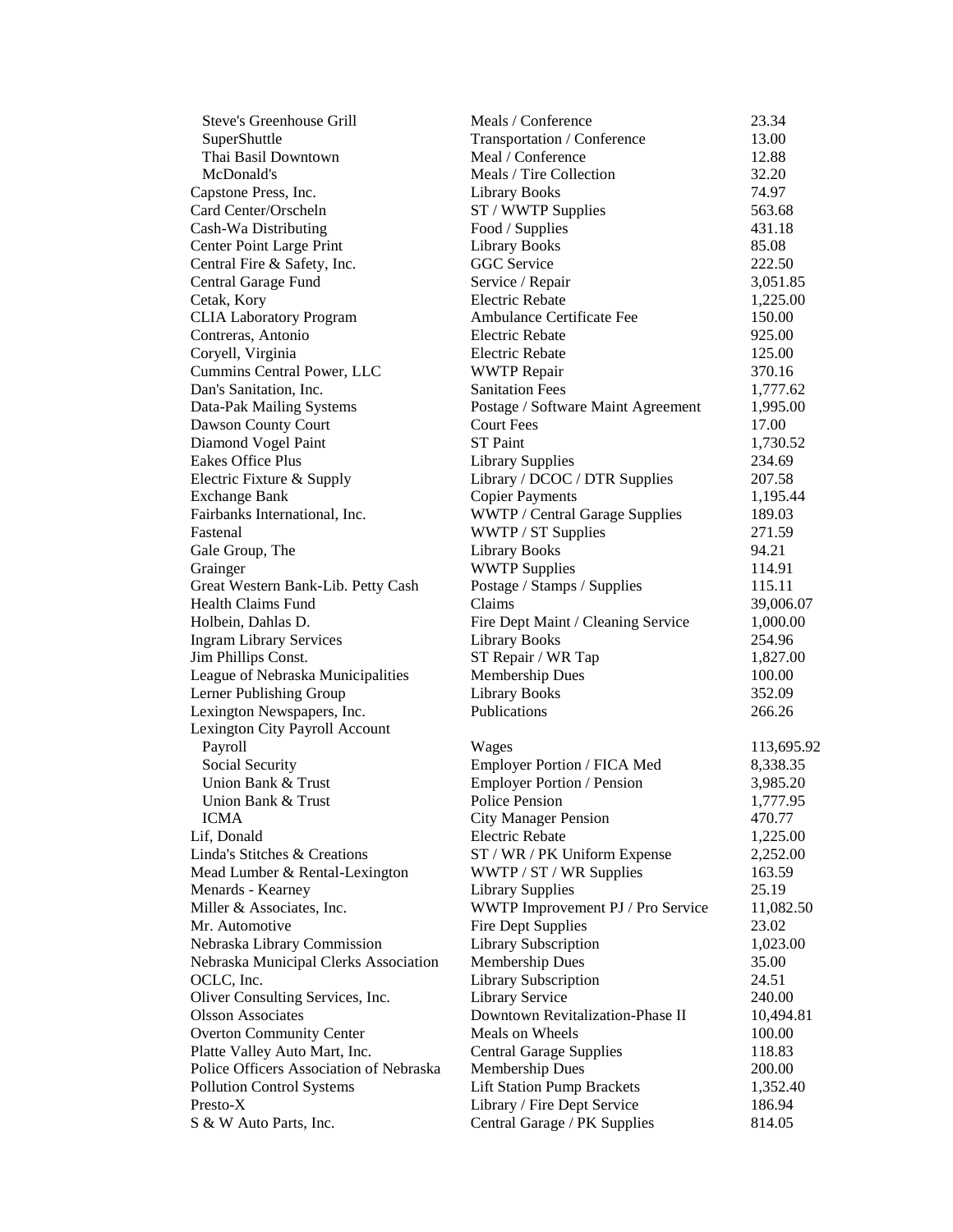| Service Master Mid Nebraska             | <b>Cleaning Service</b>                  | 4,741.00   |
|-----------------------------------------|------------------------------------------|------------|
| ShopSmart                               | Library Subscription                     | 34.94      |
| Subway @ Wal-Mart                       | Meals                                    | 41.80      |
| Sund Investments LLC                    | Loan Agreement Amendment                 | 250,000.00 |
| T. O. Haas Tire Co., Inc.               | PK Tire                                  | 101.56     |
| TASC - Client Invoices                  | Fees                                     | 174.65     |
| Tyler Technologies, Inc.                | <b>Maintenance Fees</b>                  | 300.30     |
| Vision Internet Providers, Inc.         | Monthly Hosting Fees                     | 633.71     |
| Wal-Mart                                | Supplies                                 | 346.33     |
| Card Center/Orscheln                    | <b>Fire Dept Supplies</b>                | 14.99      |
| Cash-Wa Distributing                    | Food & Supplies                          | 1,677.06   |
| <b>Community Development Agency</b>     | Legend Oaks II                           | 187.50     |
| <b>Consolidated Management Company</b>  | Police School Meals                      | 190.25     |
| Dan's Sanitation, Inc.                  | <b>Sanitation Fees</b>                   | 29,387.44  |
| Davis Energy, Inc.                      | <b>WWTP Oil</b>                          | 92.80      |
| Electric Fixture & Supply               | <b>ST Light Supplies</b>                 | 235.15     |
| <b>Farmer Brothers Coffee</b>           | Food & Supplies                          | 381.10     |
| Fastenal                                | <b>WWTP Supplies</b>                     | 64.62      |
| FYR-TEK, Inc.                           | <b>Fire Dept Supplies</b>                | 79.81      |
| Great Western Bank-City Petty Cash      | Postage / Keys / Meal                    | 39.83      |
| Greater Omaha Chamber Foundation        | Seminar Registration Fee                 | 50.00      |
| <b>Health Claims Fund</b>               | Claims                                   | 3,513.87   |
| <b>Intellicom Computer Consulting</b>   | <b>Computer Service</b>                  | 151.00     |
| Johnstone Supply                        | <b>WWTP</b> Motor                        | 197.62     |
| Lexington Newspapers, Inc.              | Publications                             | 121.86     |
| Lexington, City of                      | <b>Franchise Fees</b>                    | 65,140.82  |
| Lexington Utilities System              | Utilities                                | 31,911.93  |
| Midland Scientific, Inc.                | <b>WWTP Supplies</b>                     | 346.62     |
| Municipal Supply                        | <b>WR Supplies</b>                       | 1,460.30   |
| Municode                                | <b>Bldg Insp Book</b>                    | 736.00     |
| Nebraska Salt & Grain Co., Inc.         | Ice Control Salt                         | 2,729.32   |
| Paulsen, Inc.                           | Concrete                                 | 260.73     |
| Jim Phillips Const.                     | Repair St/Sidewalks for Middle School PJ | 9,854.00   |
| Platte Valley Communications of Kearney | Monthly Maintenance                      | 90.00      |
| <b>Roberts Dairy Company</b>            | Beverages & Food                         | 376.34     |
| S & W Auto Parts, Inc.                  | <b>WWTP Supplies</b>                     | 73.35      |
| Thompson Co., The                       | Food & Supplies                          | 1,602.35   |
| Thomsen, Kathleen                       | <b>Conference Meals</b>                  | 50.43      |
| Verizon Wireless                        | Cellphone Service                        | 366.31     |
| Village Uniform                         | <b>GGC</b> Service                       | 80.42      |
| Wal-Mart                                | Supplies                                 | 128.22     |
|                                         | <b>TOTAL CLAIMS:</b>                     | 627,239.77 |

**SPECIAL USE PERMIT AGMT:** Pepplitsch reviewed a special use permit agreement with Bruce and Theresa Stuart dba Stuart Cattle Co. for contiguous expansion of their livestock operation and construction of a livestock waste control facility. Bruce Stuart updated the council on the recently issued construction and operating permit from NDEQ and the next steps in the expansion. Following review of the agreement, moved by Salem, seconded by Tomasek, to approve the special use permit agreement as presented. Roll call. Voting "aye" were Bennett, Miller, Tomasek, Salem, Fagot. Motion carried.

**PUBLIC HEARING:** Mayor Fagot opened a public hearing to consider a rezoning application by Kent Schroeder on behalf of Philip and Betty Pebley for property located at 100 Cherokee Road from R-1 Single Family Residential to R-2 Two Family Residential. Kent Schroeder explained that he would like to construct a duplex